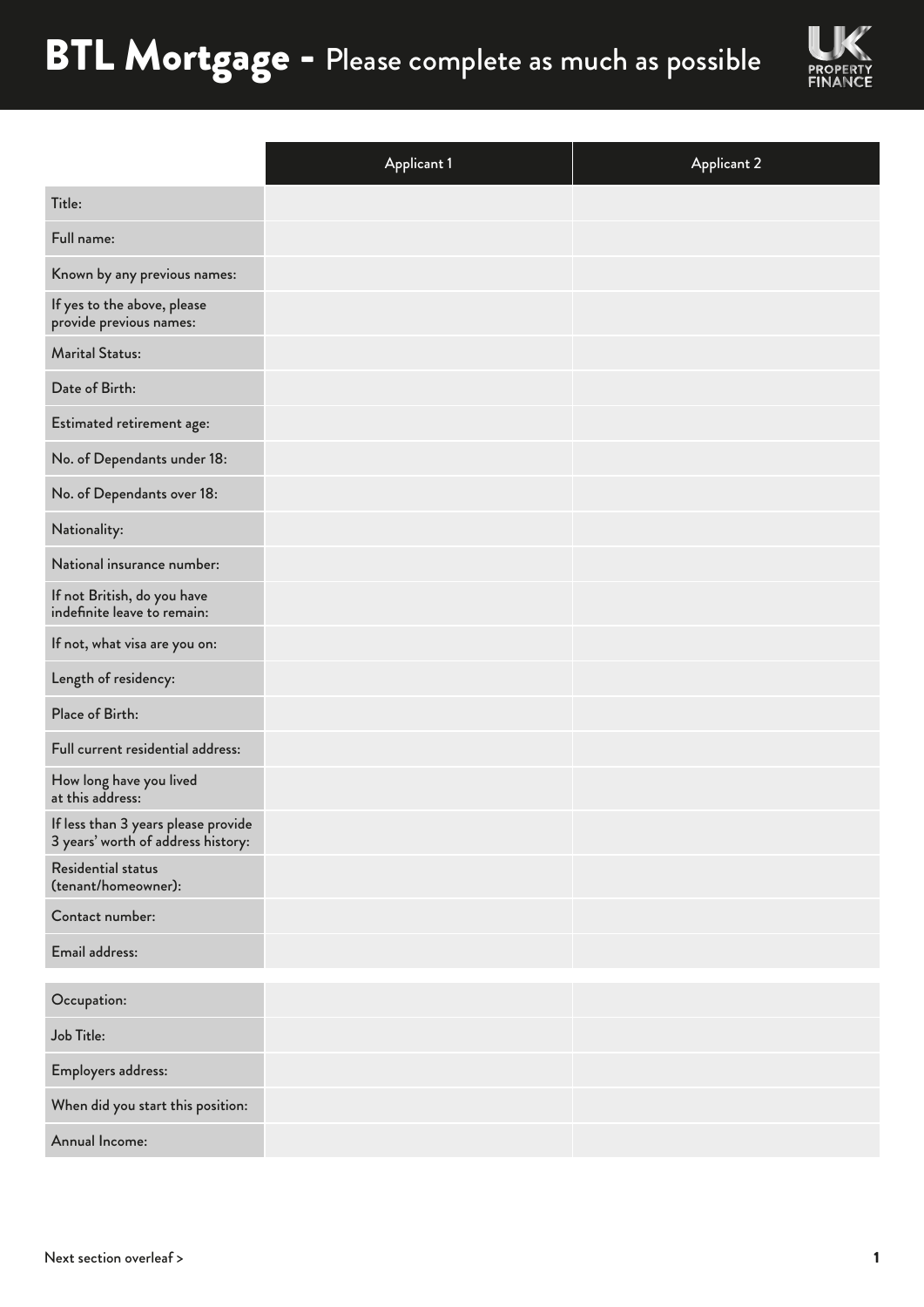

|                                                                                       | <b>Applicant 1</b> | <b>Applicant 2</b> |
|---------------------------------------------------------------------------------------|--------------------|--------------------|
| Monthly net income paid:                                                              |                    |                    |
| Self-employed - Net profits                                                           |                    |                    |
| 2019:                                                                                 |                    |                    |
| 2018:                                                                                 |                    |                    |
| 2017:                                                                                 |                    |                    |
| Self-employed - Dividends                                                             |                    |                    |
| 2019:                                                                                 |                    |                    |
| 2018:                                                                                 |                    |                    |
| 2017:                                                                                 |                    |                    |
| Salary                                                                                |                    |                    |
| 2019:                                                                                 |                    |                    |
| 2018:                                                                                 |                    |                    |
| 2017:                                                                                 |                    |                    |
| Monthly net income paid:                                                              |                    |                    |
| Are you a director of a limited<br>company/ LLP with a greater<br>than 25% ownership: |                    |                    |
| Does your business<br>produce accounts:                                               |                    |                    |
| If yes, are your accounts<br>produced by an accountant:                               |                    |                    |
| How long has the business<br>been established?                                        |                    |                    |
| How long have you been<br>connected with your business?                               |                    |                    |
| Are you aware of anything that<br>will, or likely to change your<br>circumstances?    |                    |                    |
| Do you have a state pension:                                                          |                    |                    |
| Do you have a private pension:                                                        |                    |                    |
| Who is your pension provider:                                                         |                    |                    |
| Adverse Credit (in the last 6<br>years) for all applicants defaults:                  |                    |                    |
| County Court Judgements:                                                              |                    |                    |
| IVA's (ever):                                                                         |                    |                    |
| Bankruptcies (ever):                                                                  |                    |                    |
| Details of any late payments:                                                         |                    |                    |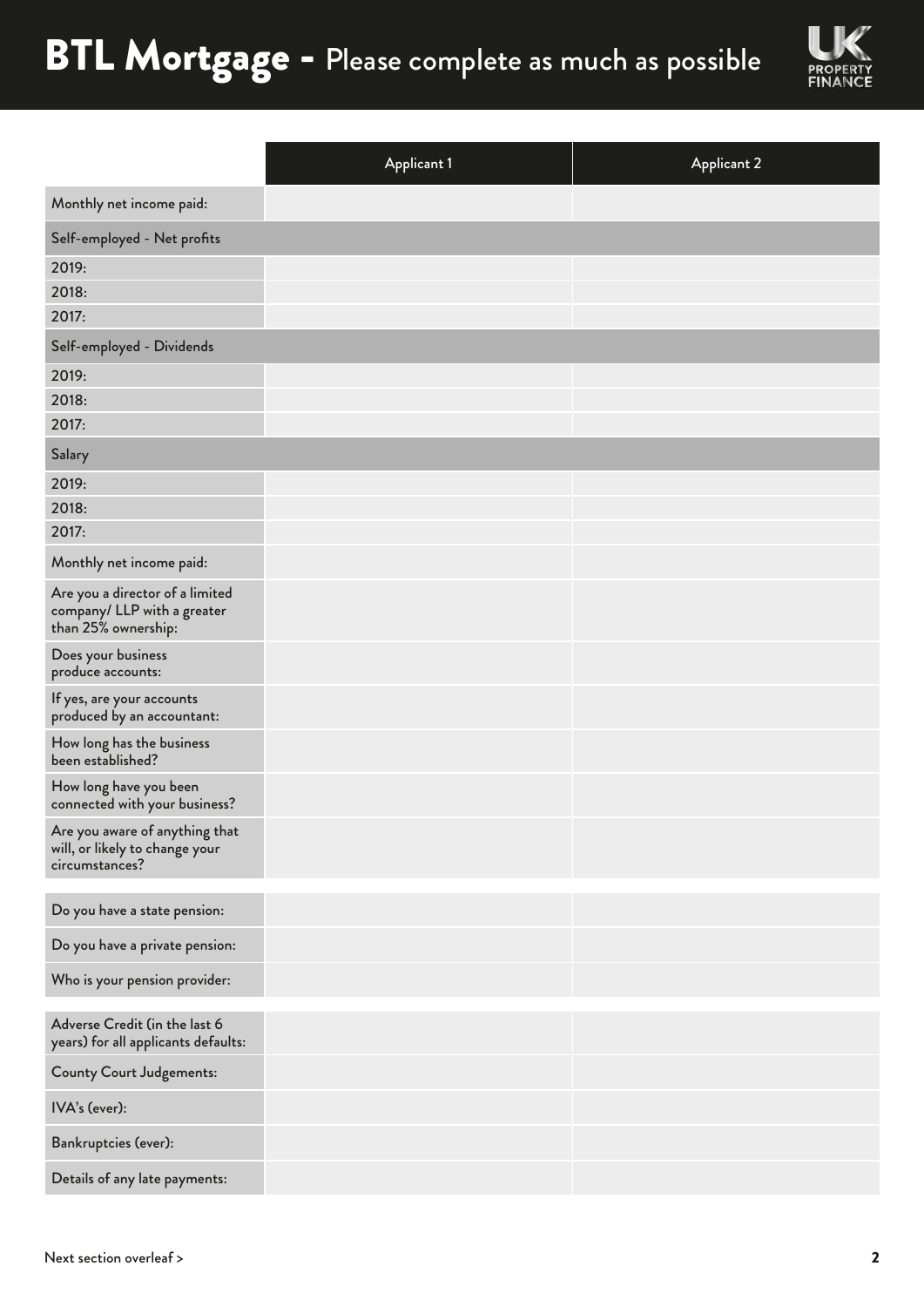

|                                                                                                           | <b>Applicant 1</b> | <b>Applicant 2</b> |
|-----------------------------------------------------------------------------------------------------------|--------------------|--------------------|
| Unsecured Loans -<br><b>Current Balance, Monthly</b><br>Payment, Provider:                                |                    |                    |
| Credit Cards - Current Balance,<br>Monthly Payment, Provider -<br>cleared monthly:                        |                    |                    |
| Hire Purchase - Current Balance,<br>Monthly Payment, Provider:                                            |                    |                    |
| 1st Charge Mortgages - Current<br>Balance, Monthly Payment,<br>Provider - Residential/<br>Commercial/BTL: |                    |                    |
| Secured Loans - Current Balance,<br>Monthly Payment, Provider:                                            |                    |                    |
| Total outgoings:                                                                                          |                    |                    |
| Address:                                                                                                  |                    |                    |
| Flat or House:                                                                                            |                    |                    |
| Leasehold or Freehold:                                                                                    |                    |                    |
| If flat, purpose built or converted:                                                                      |                    |                    |
| If flat, number of storeys:                                                                               |                    |                    |
| If flat, flat floor:                                                                                      |                    |                    |
| Standard construction:                                                                                    |                    |                    |
| Detached/Semi etc:                                                                                        |                    |                    |
| Approx. year built:                                                                                       |                    |                    |
| If less than 10 years old,<br>builders warranty:                                                          |                    |                    |
| Number of living rooms:                                                                                   |                    |                    |
| Number of bathrooms:                                                                                      |                    |                    |
| Number of bedrooms:                                                                                       |                    |                    |
| Number of kitchens:                                                                                       |                    |                    |
| Is there a garage:                                                                                        |                    |                    |
| Valuation:                                                                                                |                    |                    |
| Outstanding mortgage:                                                                                     |                    |                    |
| Current provider:                                                                                         |                    |                    |
| Rental income:                                                                                            |                    |                    |